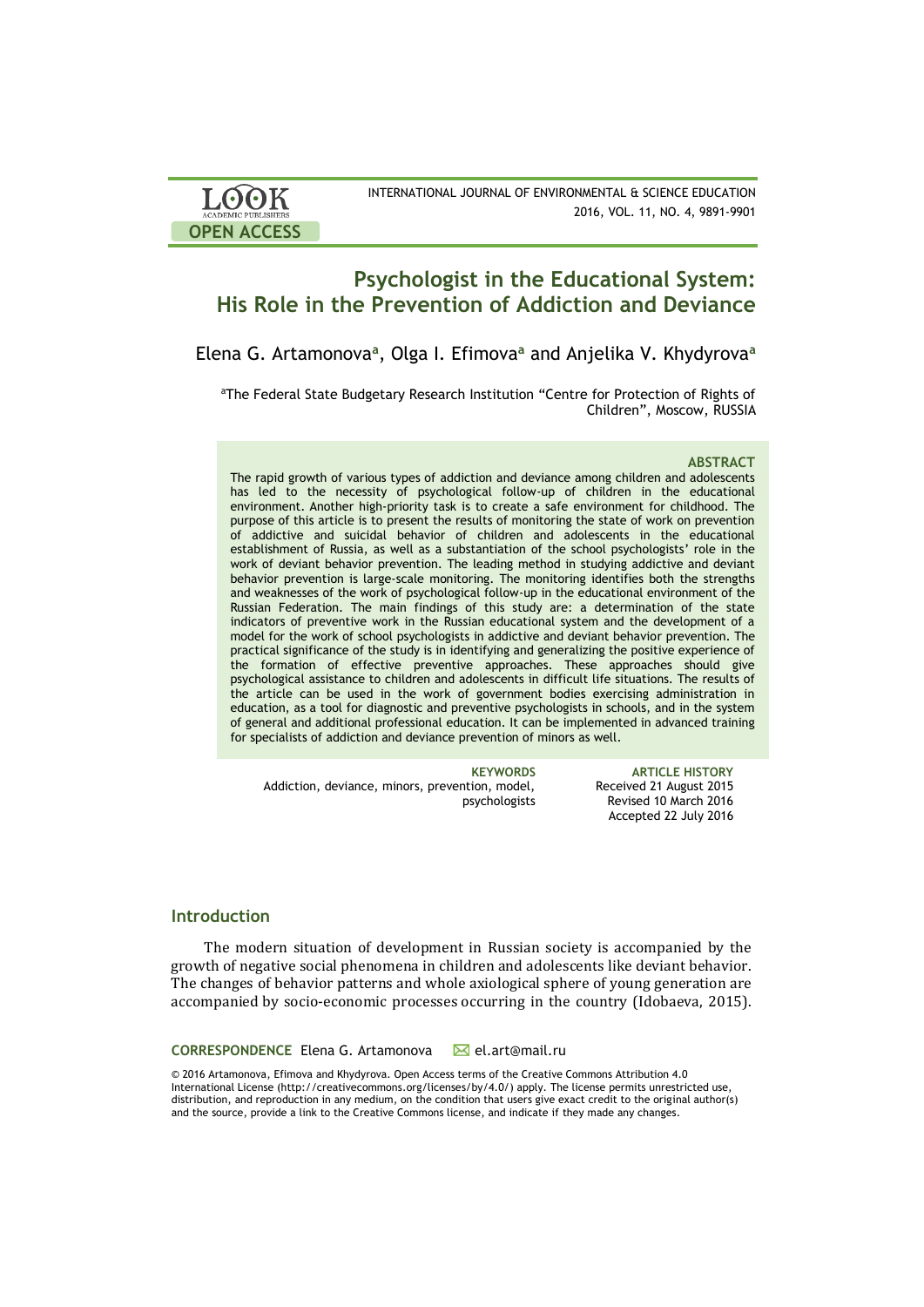Supposedly, the right to adequate living conditions for children is guaranteed by the UN Convention on the Rights of Child, the Constitution of the Russian Federation, and many other documents. However, it is not always realized in practice.

Unfortunately, children are the most unprotected category of the population. It is adult help and support that children need now and today. The problems which have arisen among children also need urgent decisions, now and today. A child's life cannot occur in a "wait and see" attitude, waiting for major changes at the state level, such as family and childhood policy changes (Artamonova, 2012, 2013). What can we do in order to help our children and provide a protective barrier to neutralize the effects of various negative factors on a child?

The growth of deviant behavior, the spread of alcoholism and drug addiction, and the surge of Internet addiction and suicides among children and adolescents cause anxiety in the society. Primarily because they come with negative consequences: the biological, genetic, and social degradation of the person. The part of young representatives is "turned off" from their lives by the impact of addictions that exacerbate their disintegration in a society.

Unfortunately, the scale of these phenomena is a serious threat to national security nowadays. Therefore, the educational establishment plays an important role in the addiction and deviance prevention of children and adolescents. One of the essential conditions for work organization is transparency of education and efficiency of information interaction (Khydyrova, 2015).

Today, school-based prevention of addictive and deviant behavior in educational establishments is becoming a key direction in the work of school psychologists (Perezhogin, 2013, 2016a; Artamonova, 2016). The significance of this work is as a counter to the serious threats that stand in the way of the young population. It is an effort to reduce the number of addicted students that suffer from chemical and nonchemical addictions. It is also an effort for the life of a teenager since we are talking about suicide as an extreme manifestation of autoaggressive behavior (Artamonova & Efimova, 2014; Efimova & Oschepkov, 2014; Efimova, 2015a). And the issue is very serious: how to not lose these children. Sometimes, literally. So, monitoring activities in educational establishments were done in the field of addictive and suicidal behavior prevention of children and adolescents. The monitoring is devoted to solving this global problem, as well as developing a model of school psychologists' work on addictive and deviant behavior prevention.

### **Materials and methods**

During the study following methods were used:

- theoretical: analysis, synthesis, concretizing, generalization, analogue method and modeling,

- diagnostic: questioning, the tasks and targets method;

- empirical: the observation of educational establishments, of normative and methodological literature on the research issue; mathematical statistics approach and graphic presentation of results.

The Federal State Budgetary Scientific Institution "Centre for the Protection of the Rights of Children" has been carrying out monitoring on the state of addictive and suicidal behavior prevention among children and adolescents in educational institutions in the 2015/16 academic year. It is an ongoing study that covers 85 regions of the Russian Federation.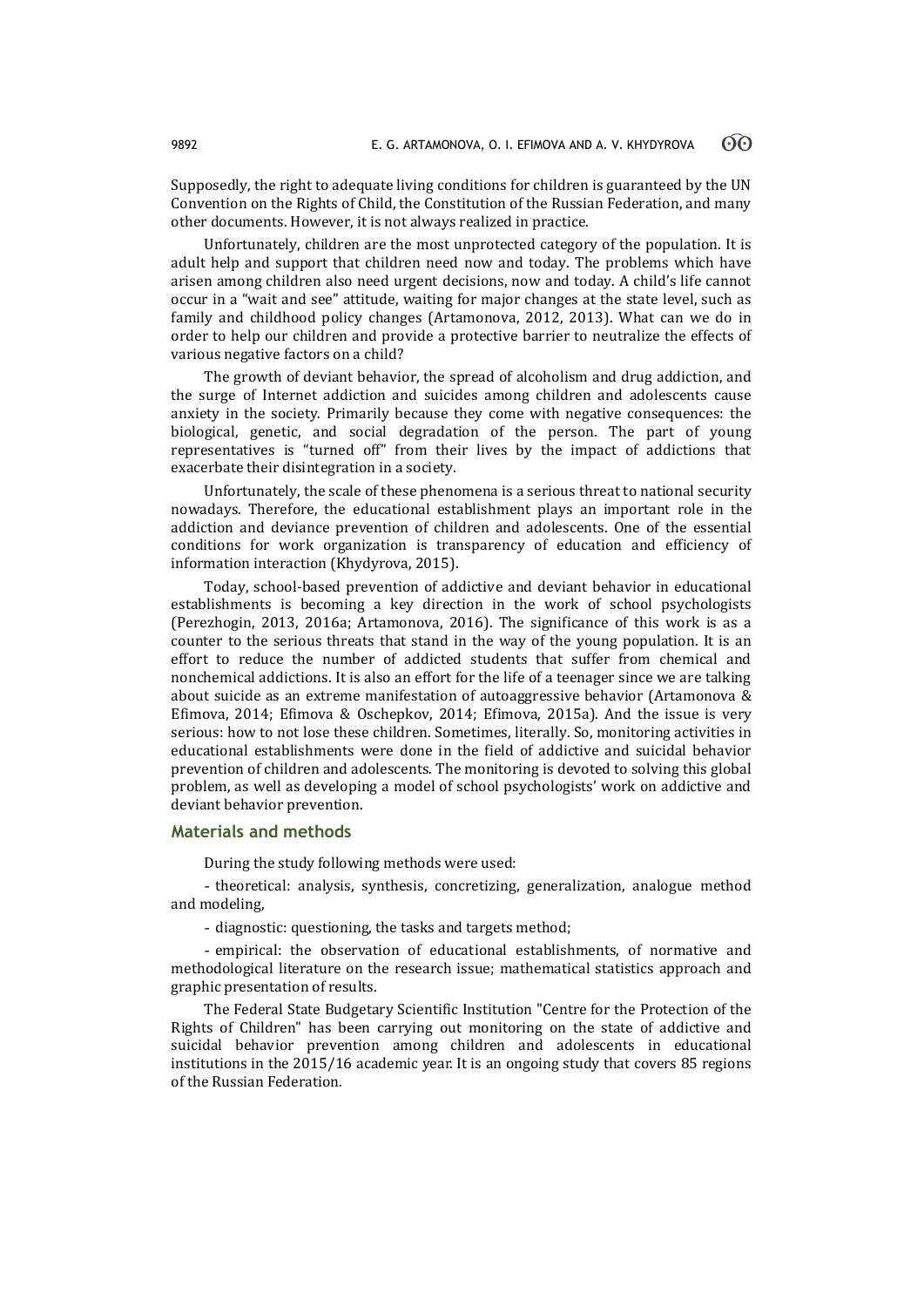#### 60 INTERNATIONAL JOURNAL OF ENVIRONMENTAL & SCIENCE EDUCATION 9893

Traditionally, the prevention of addictive behaviors was under the jurisdiction of health and social workers and law enforcement officers. However, in recent years we can see a shift of emphasis from behavioral to existential issues such as a search for purpose in life or personal and professional self-determination. In this regard, nowadays psychologists play a key role in addictive behavior prevention, on the one hand standing with students in positions of authority, on the other, spending a lot of time in immediate proximity to them.

Frequently, substance, alcohol, and tobacco abuse, as well as gambling and online casino addiction among students is a way of avoiding their own problems. Such distortion occurs when a teenager is unable to share his or her problems due to various circumstances, e.g., high anxiety, or a syndrome of "learned helplessness" when it seems that nobody can help and understand him or her. One of the work missions of the school psychologists in educational institutions is the skill formation for adolescents of successfully overcoming their problems in difficult life situations. Therefore, currently there is a fundamentally new approach in the field of school-based prevention of addictive behavior. In implementing this approach it is essential to carry out a policy of expanding the staff of school psychologists, as well as getting teacher-psychologists to a whole new level that will help them to effectively work on school-based prevention among students.

## **Results**

The monitoring work on addictive behavior prevention among students of educational institutions was conducted in May 2016 (Belozerova, 2016). The monitoring is aimed at early detection of the use of illegal drugs and psychotropic substances. Educational organizations from 85 entities of the Russian Federation took part in this monitoring. The total number of students which participated in the monitoring during the 2015/16 academic year is 3,390,192 students from 11 to 18 years old. Of that number 2,584,721 were in educational organizations — 609,014 were in professional educational organizations, and 195,598 in higher education organizations, that is 1,438,614 people more than in the 2014/15 academic year. The proportion of students who refused to participate in the monitoring in Russia in the 2015/16 academic year was 4.5% of the total number of students 11 to 18 years old.

Using the monitoring results, the authors obtained comparative data about the groups of students exposed to "social risk" of illegal drug and psychotropic substance use. The highest percentage (11.6%) of students at "social risk" is among students in professional educational organizations. On the whole, the total number of students, classified as a student group at "social risk" increased from 7.7% to 8.2 % compared to 2015.

In the second part of the monitoring, information was provided about addictive behavior prevention among students in educational institutions. In particular, the regions provided information about preventive activities for addictive behavior of children and adolescents for teachers for the 2015/16 academic year, as well as the total number of participants (teachers). Information was also provided about the preventive activities for the addictive behavior of children and adolescents for students for the 2015/16 academic year, as well as the total number of participants (students). In addition, the regional representatives estimated the work for the prevention of addictive behavior of children and adolescents in educational institutions. It was a rating scale where 1 is virtually not organized and 10 meant it was organized at a very high level. A data slice of the 26 regions of the Russian Federation is given in Table 1.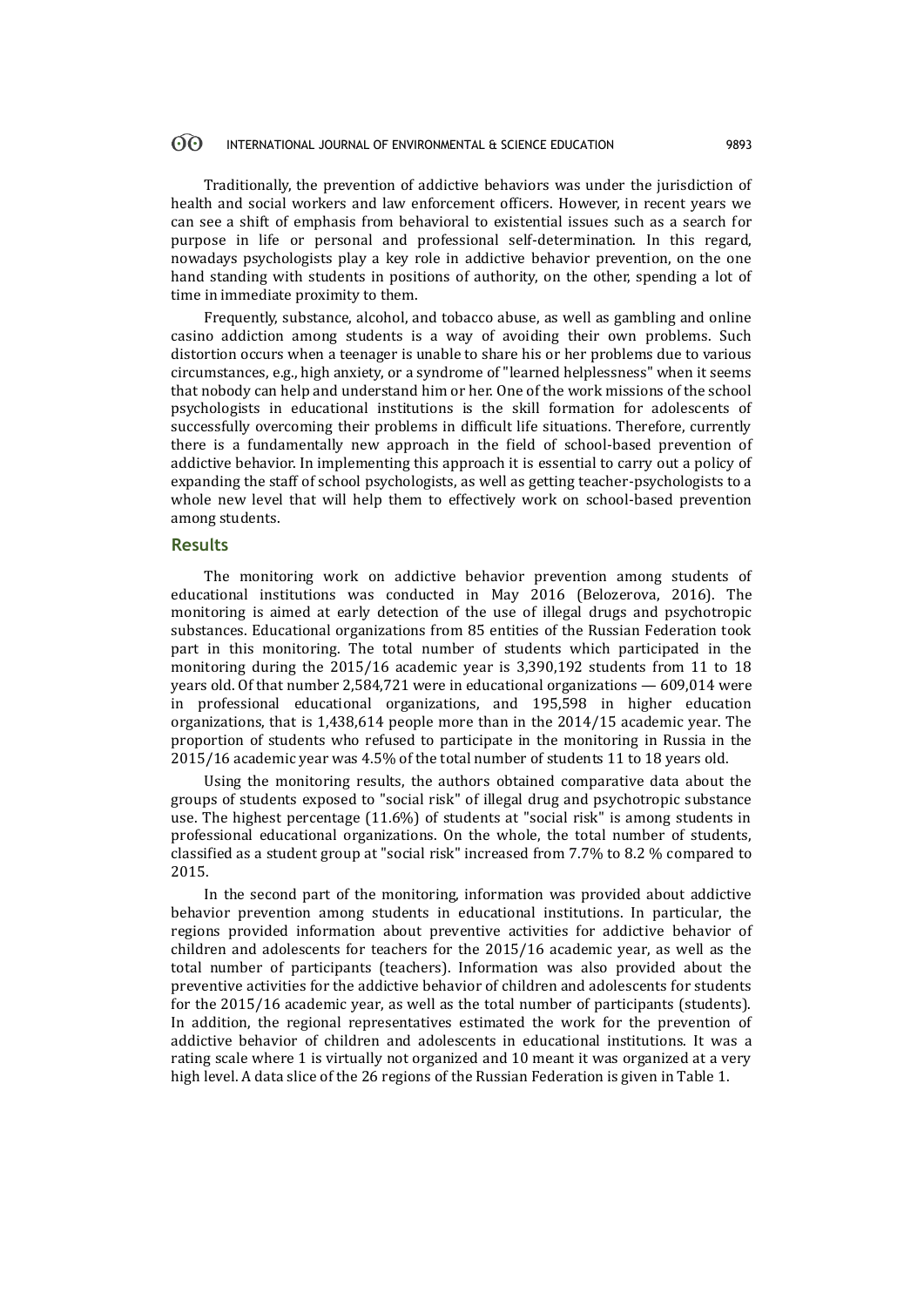| Concern                                                                                                     | <b>Alcohol and</b><br>tobacco<br>abuse<br>prevention |                           | <b>Substance</b><br>abuse<br>prevention |                           | Internet<br>addiction<br>prevention |                           | <b>HIV/AIDS</b><br>prevention |                           |
|-------------------------------------------------------------------------------------------------------------|------------------------------------------------------|---------------------------|-----------------------------------------|---------------------------|-------------------------------------|---------------------------|-------------------------------|---------------------------|
| Activities                                                                                                  | Number of<br>activities                              | participants<br>Number of | Number of<br>activities                 | participants<br>Number of | Number of<br>activities             | participants<br>Number of | Number of<br>activities       | participants<br>Number of |
| Conferences                                                                                                 | 1025                                                 | 65539                     | 1276                                    | 43341                     | 209                                 | 8723                      | 181                           | 38814                     |
| <b>Seminars</b>                                                                                             | 766                                                  | 44086                     | 2504                                    | 99991                     | 563                                 | 18585                     | 756                           | 39389                     |
| Advanced trainings for<br>all categories of<br>education specialists                                        | 92                                                   | 5212                      | 162                                     | 24610                     | 57                                  | 4107                      | 90                            | 21103                     |
| Advanced trainings for<br>special categories of<br>professionals including<br>school psychologists<br>stuff | 38                                                   | 1184                      | 45                                      | 1435                      | 25                                  | 1156                      | 15                            | 985                       |

**Table 1.** The number of preventive activities in the regions for the addictive behavior of children and adolescents for students for the 2015/16 academic year; total amount of participants (teaching stuff)

As can be seen from the table data, the amount of advanced training for special categories of professionals, including school psychologists, is very little which certainly affects the way in which experts work on the prevention of addictive behavior. According to regional representatives of educational organizations, this work requires significant improvement. Therefore, the introduction of additional measures for staffing, as well as improving the professional level of specialists of school psychology in educational institutions is a priority task in the area of early prevention of addictive behavior among students.

The authors did another monitoring – a monitoring of the state of suicidal behavior prevention among students in educational establishments (Efimova & Fonderkina, 2016).

Urgent statistics about the number of suicides among children and adolescents in Russia show that every year about 2,500 minors are taking their own lives. Russia takes the 1st place in the world for the number of adolescent suicides for every 100,000 people. According to this, an urgent issue that should be resolved is the development of a prevention system for suicidal behavior of minors. Psychological services play a key role in the prevention systems of educational organizations.

In 2016 the number of suicides is approximately the same level as in 2015 according to the results of monitoring of the prevention of suicidal behavior of children and adolescents in educational institutions of Russia by the state. However, the growth of suicide attempts reported in the age group of 11 to 16 years old is dangerously high (Table 2).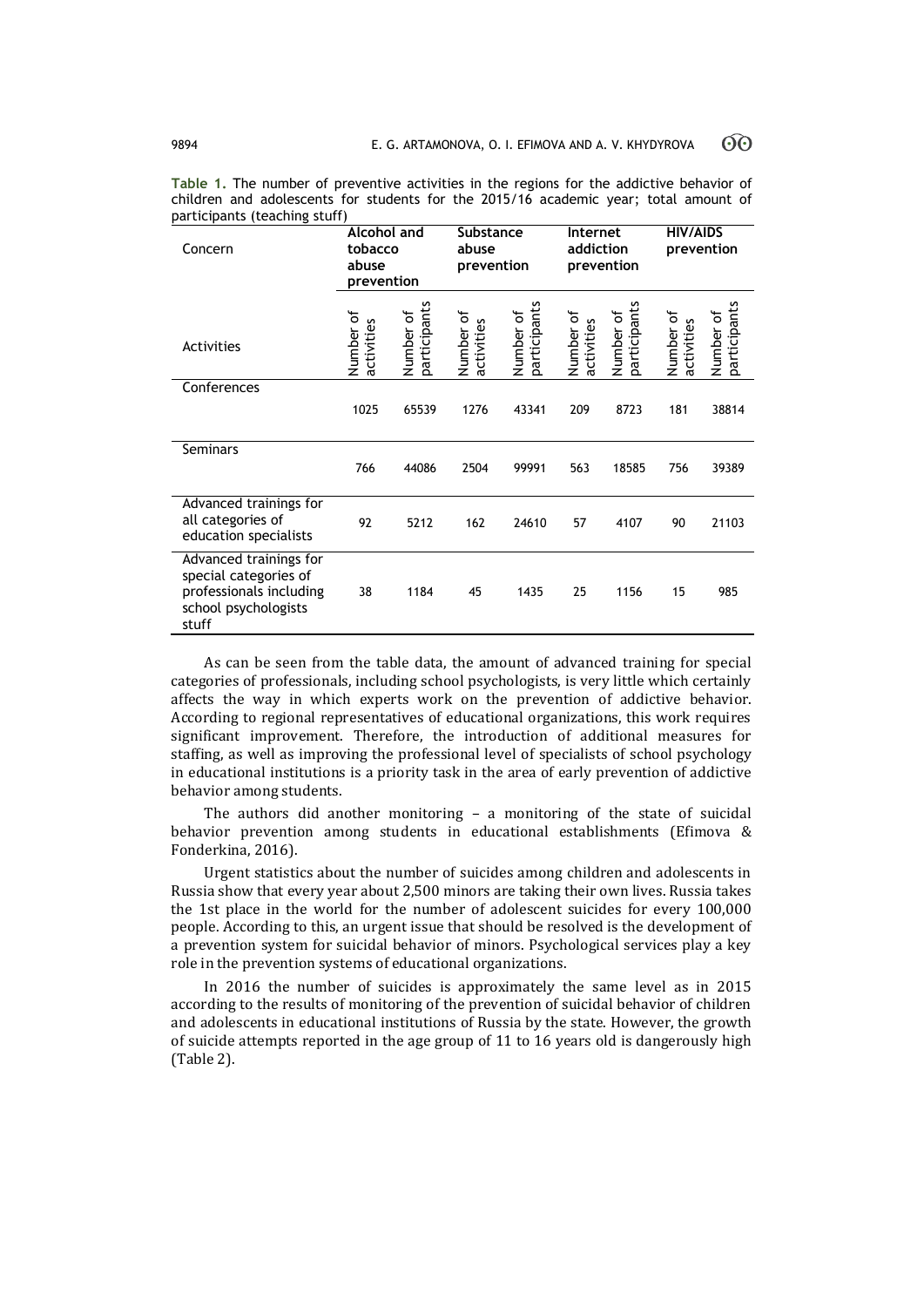#### 60 INTERNATIONAL JOURNAL OF ENVIRONMENTAL & SCIENCE EDUCATION 9895

| <b>LUIU VEAIS</b>             |                  |                   |                        |           |              |                   |
|-------------------------------|------------------|-------------------|------------------------|-----------|--------------|-------------------|
| Year/                         | 2015 year        |                   |                        | 2016 year |              |                   |
| the age<br>οf<br>participants | $7 - 10$<br>y.o. | $11 - 16$<br>y.o. | 17-18 y.o. $7-10$ y.o. |           | 11-16 $v.o.$ | $17 - 18$<br>y.o. |
| <b>Suicidal</b><br>behavior   |                  |                   |                        |           |              |                   |
| Suicidal<br>attempts          | 30               | 866               | 445                    | 27        | 1159         | 542               |
| Completed<br>suicides         | 9                | 463               | 275                    | 9         | 443          | 178               |

|            | Table 2. Suicidal attempts / completed suicides in various age categories of minors in 2015 |  |
|------------|---------------------------------------------------------------------------------------------|--|
| 2016 years |                                                                                             |  |

The Monitoring results showed a student group at "social risk" of suicidal behavior, where again the most dangerous was the age category 11 to 16 years old – 26,185 people (62% of students in the at "social risk" group). Among the children 7 to 10 years old at "social risk" group is 7,090 people (17% of students in the at "social risk" group), and among 17 to 18 year-olds – 8,826 persons (21 % of students in the at "social risk" group) (Table 3).

| Age             | <b>Overall population</b><br>of children | "Social risk"<br>group | % of overall<br>population of<br>children | % % of "social<br>risk" group |
|-----------------|------------------------------------------|------------------------|-------------------------------------------|-------------------------------|
| $7 - 10$        | 6352943                                  | 7090                   | 0.11                                      | 16,8                          |
| $11 - 16$       | 8057063                                  | 26185                  | 0.32                                      | 62,2                          |
| $17 - 18$       | 1919951                                  | 8826                   | 0.45                                      | 21,0                          |
| Total<br>amount | 16329957                                 | 42101                  | 0.88                                      | 100                           |

**Table 3.** Number of children of group at "social risk" in 2016 year

Undoubtedly, school psychology services play a key role in the work organization of suicidal behavior prevention in among children and adolescents. At the same time, the staffing levels of psychological services leave a lot to be desired.

**Table 4.** Psychology services staffing level in the regions of the Russian Federation in 2015 year

| year                                   |                          |                                |
|----------------------------------------|--------------------------|--------------------------------|
| System of<br>education                 |                          |                                |
| Psychology<br>service in the<br>school | <b>General education</b> | Secondary vocational education |
| Not organized                          | 20622                    | 720                            |
| 1 psychologist                         | 20395                    | 1541                           |
| 2-3 psychologists                      | 1957                     | 151                            |
| 4-5 psychologists                      | 500                      | 25                             |

Is it possible to talk about psychology services in the system of general education if 4 to 5 psychologists work in only 2.19% of educational institutions, and the majority of educational institutions (89.25%) have only 1 psychologist for the whole school? Obviously, not. The current situation is similar for psychology services in secondary vocational education.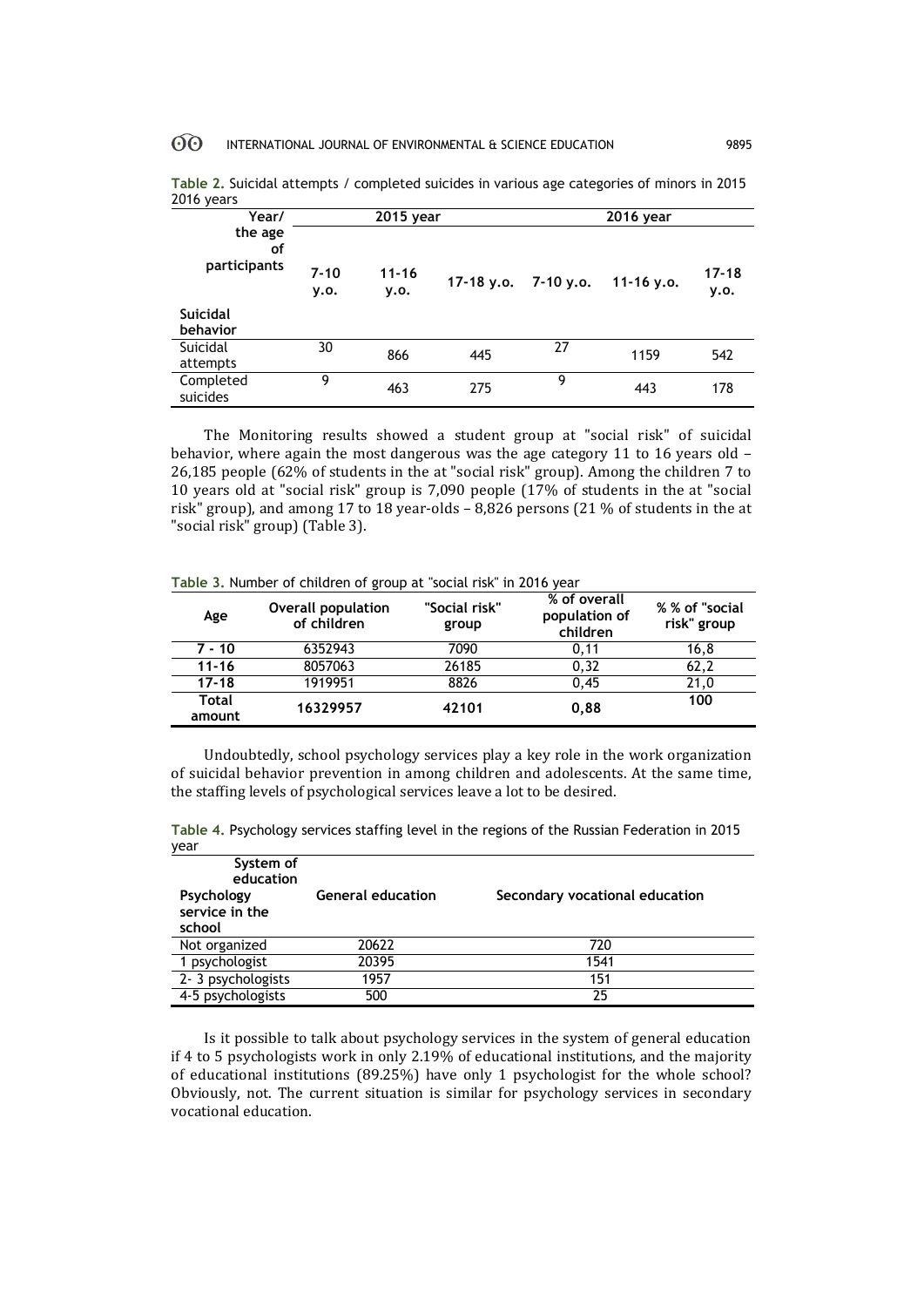### **Discussions**

Russian scientists increasingly frequently analyze the contemporary realities and peculiarities of the manifestation of behavioral disorders in adolescence. They discuss such forms as alcohol and drug abuse, delinquent and aggressive behavior, suicide attempts and other forms of self-aggression, sexual deviation, non-chemical forms of addictive behavior (gambling), Internet addiction, love addiction, workaholism, food addiction, and so on. They also study the neuropsychological patterns of various forms of deviant behavior (Pankov, Rumyantsev & Trostanetskaya, 2001; Perezhogin, Emelyantseva & Kryukovsky, 2002; Perezhogin, 2016b; Egorov & Igumnov, 2005; Efimova et al., 2015).

School is the main institution for the socialization of children. It can serve as a tool for the solution of serious social problems as well. One of the main dangers is a transformation of individual psychological deviance (including suicidal and addictive behavior, extremism, and bullying) into mass social phenomena (Volkova, 2008). A school psychologist plays a significant role in the prevention of various deviations and his or her competence helps contribute to the resilience of the child, releasing his or her potential and developing the skill of problem solving. Along with this the school psychological service should focus on providing professional support for the family, organizing and directing the interaction of family members (Podolsky & Pogodina, 2013, 2014), and educating parents on various issues in difficult situations, including suicidal behavior (Artamonova & Efimova, 2014).

Preventive work in educational organizations should be carried out both in the professional activities of teachers and specialists (including prevention issues in the educational process), as well as in the framework of the special extra-curricular activities. It is a significant conceptual position of the changes in current practice. As the result of this activity the prevention programs should be developed and aimed to the key target groups: students, teachers, experts, and the student's family. A project focused on the promotion of a healthy lifestyle in the educational environment can be successfully implemented only under the conditions of the formation of interprofessional collaboration and a constructive social network partnership of various educational institutions (Zaretskiy, Bolotnikov & Severniy, 2015).

# *The main points of school psychology work*

So what are the main points on which the work of the school psychologist should be based on in the prevention of deviant behavior in minors? It is important to understand the fundamental approaches of psychological assistance for teenagers in a difficult life situation. When a teenager is feeling a life crisis his behavior depends not only on the objective characteristics of the situation, but also on the subjective perception of the individual (Efimova, Salakhova et al., 2015). The work of the school psychologist for prevention is multifaceted. The main criterion is not the degree of addiction/deviation risk, but the social structure of the teenager's educational organization: the teenager himself, the groups in his social environment and the school (Efimova, 2015b). Accordingly, psychological assistance may be directed at the individual level (e.g. the self-help programs "I am myself"), at the peer level (e.g., training for volunteers "Peer to peer", program of prevention of addictive behavior "Ship", "Boat", "The Way home", etc.), or at the level of the teaching staff (e.g. the program of skill formation of early detection of suicidal behavior in minors, "See, Hear, Understand").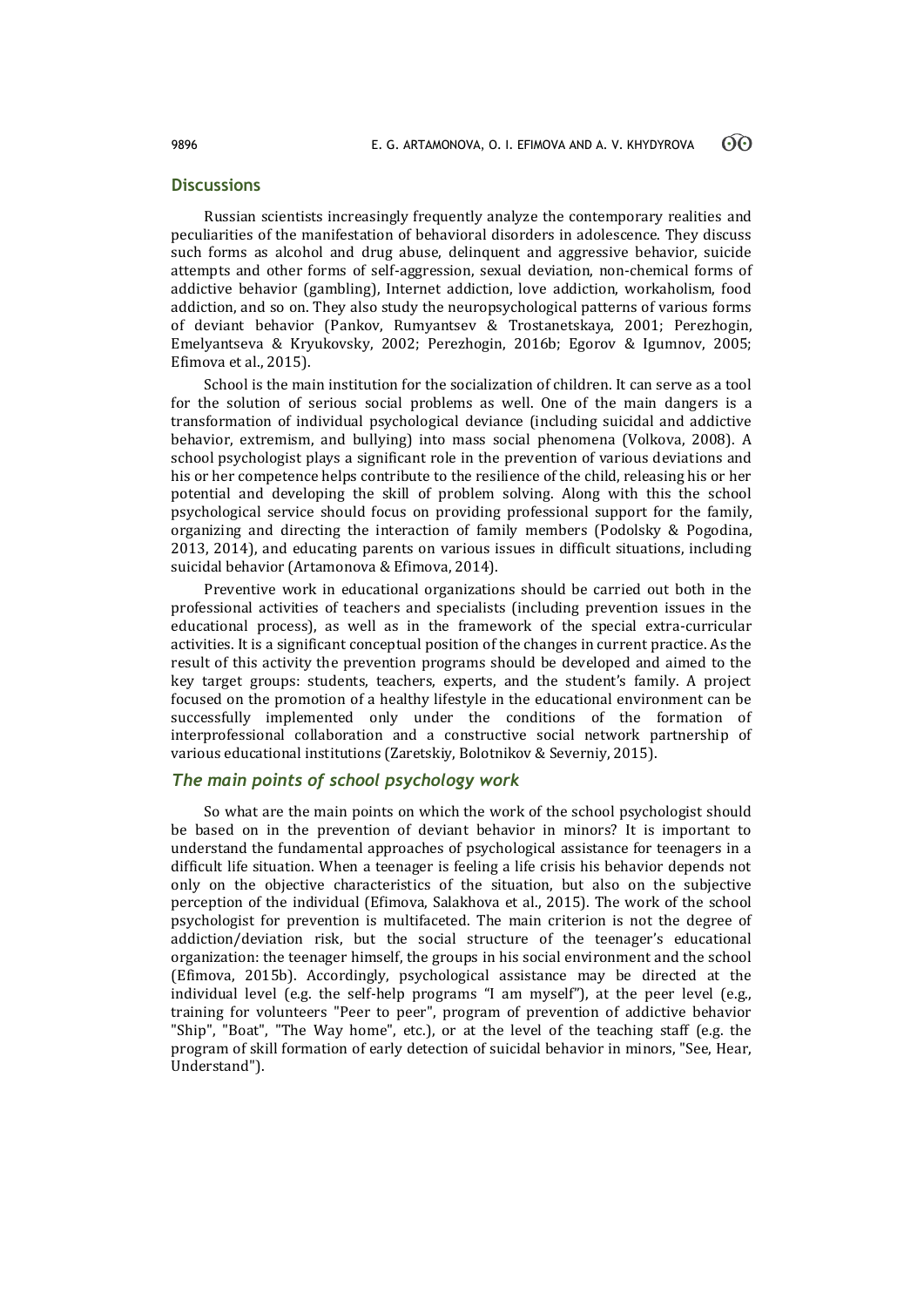#### $\odot$ INTERNATIONAL JOURNAL OF ENVIRONMENTAL & SCIENCE EDUCATION 9897

Undoubtedly, the activities of a school psychologist for deviant behavior prevention will differ depending on the stage of the educational process (Kazakova, 2003).

For primary school they are: early diagnosis and correction of disorders in child development and education; prevention and correction of his or her fears and anxieties; prevention of "fear of school"; overcoming problems related to preparedness for school; ensuring adaptation to school without conflict; increasing an interest of children in learning activities; the development of cognitive and academic motivation; the development of self-organization and autonomy; expanding creativity (Kalatskaya & Drozdikova–Zaripova, 2016).

At the primary school stage the school psychologist helps the child to adapt to new training conditions. Then the psychologist supports the teenager in solving problems in his or her personal and axiological self-determination and self-development. He assists in socialization, life skills, and creating constructive relationships with parents and peers, as well as attempting to prevent deviant behavior and drug addiction (Kalyagina, 2009; Kiy, 2005). In high school the school psychologist assists in issues of professional orientation and professional identity. The psychologist supports resolving existential problems (self-actualization, the search for the meaning of life, the formation of values of life and personal identification). He or she assists in the development of time perspective for senior pupils, in the development of goal setting ability, and psychosocial competence development (Podolskiy & Pogozhina, 2013; Podolskiy, 2015).

# *Methods and techniques of the school psychologist*

Methods and techniques of the school psychologist that can be used for addiction and suicide risk prevention are the following:

- diagnostic: the use of pedagogical and psychological screening techniques for a rapid identification of the "social risk" group in the educational environment;

- person-oriented psychotechnologies for therapy: individual psychocorrective conversations, group therapy, life coaching, suggestive programs (held by invited specialists);

- rehabilitation psychotechnologies (training): transactional analysis, psychodrama, intellectual training, personal development training, role-playing, etc.;

- organizational: staff meetings, consultations, seminars, group discussions and round tables;

- informational: wallet guides, poster information, information sheets, booklets and ICT.

## *Principal stages of the preventive work of school psychologists*

We highlight the principal stages in the preventive activities of school psychologists:

- diagnostic phase (awareness of the problem and its target groups);

- search stage (collecting the necessary information on the means of solving the problems, communication of all participants, creating the conditions for understanding information by the child);

- advisory-projective stage (a discussion with all concerned parties about possible solutions of the problem, analyzing positive and negative aspects of different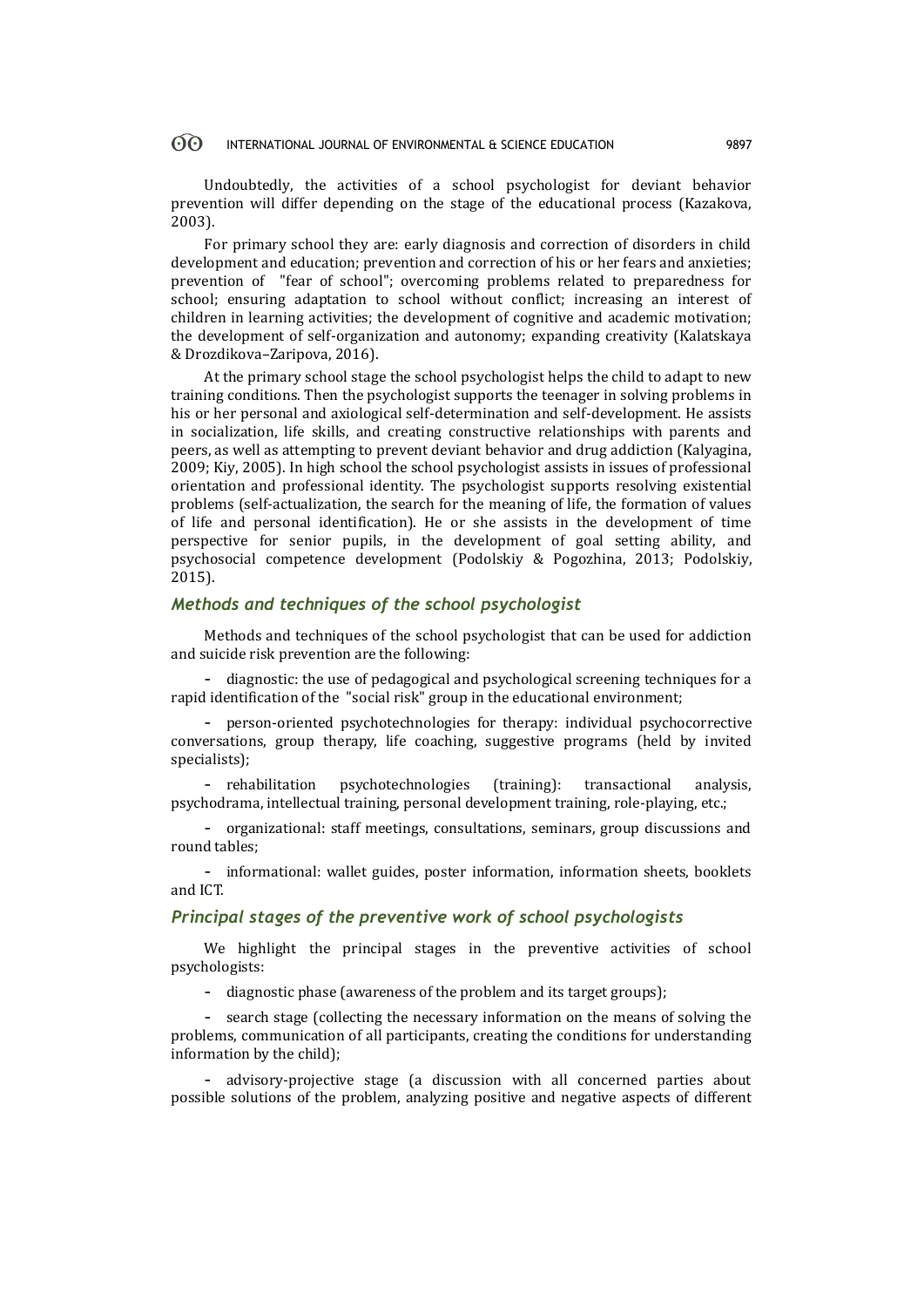solutions, forecasting efficiency, the choosing different methods, constructing a plan for solving the problem, the distributing responsibility for its implementation, determinating the sequence of actions, specifying deadlines and the possibility of adjusting the plans);

- assignment (implementation) stage (plan implementation);

- reflective stage (consideration of the results of the activities of psychological and pedagogical support services in solving the particular problem). This can be the final stage in the solution of individual problems or the starting stage for the design of special methods of prevention and correction of mass problems in educational organizations.

The statements mentioned above formed the basis for the development of school psychologist work models for addictive and deviant behavior prevention among minors on order of the Ministry of Education and Science of the Russian Federation (Artamonova & Khydyrova, 2016).

# **Conclusion**

1. The analysis of the data from the all-Russian monitoring identified both strengths and weaknesses in the work organization on addictive and suicidal behavior prevention among children and adolescents in the educational environment of the Russian Federation. The indicators of the state preventive work were highlighted as well as the key vectors of preventive work improvement in the educational system of Russia.

2. The article substantiates a new approach to addictive and deviant behavior prevention among children and adolescents which includes all levels of the social structure of educational institutions. The social structure of the educational process includes all areas of a teenager including his or her social environment and school. The success of addictive and deviant behavior prevention depends on the effective interaction of the educational institution with the child's family and the creation of support in an appropriate educational environment.

3. A generic model of the work of school psychologists for addictive and deviant behavior prevention among minors is based on the results of the study. A peculiarity of this model is in its interdisciplinary and transdisciplinary nature. School is a crucial factor in the development and strengthening of the personal preventive resources of the child. But effectiveness in the prevention of addictive and deviant behavior among children and adolescents cannot be achieved without operational cooperation and coordination of the various bodies, institutions, and agencies which are making the decisions in this field.

4. The necessary conditions for the organization of this activity were identified by the systematization of approaches of addictive and deviant behavior prevention among children and adolescents:

- positive changes in the educational environment of the adolescent which lead to internal structural changes of his or her personality;

- optimization of school psychology activity focused on the adolescent's understanding of life as the main value and enhancing student changes within themselves;

- support for the at "social risk" group of adolescents which includes diagnosis and individual and group correction;

- enrichment of the special competence of teachers and parents in the field of early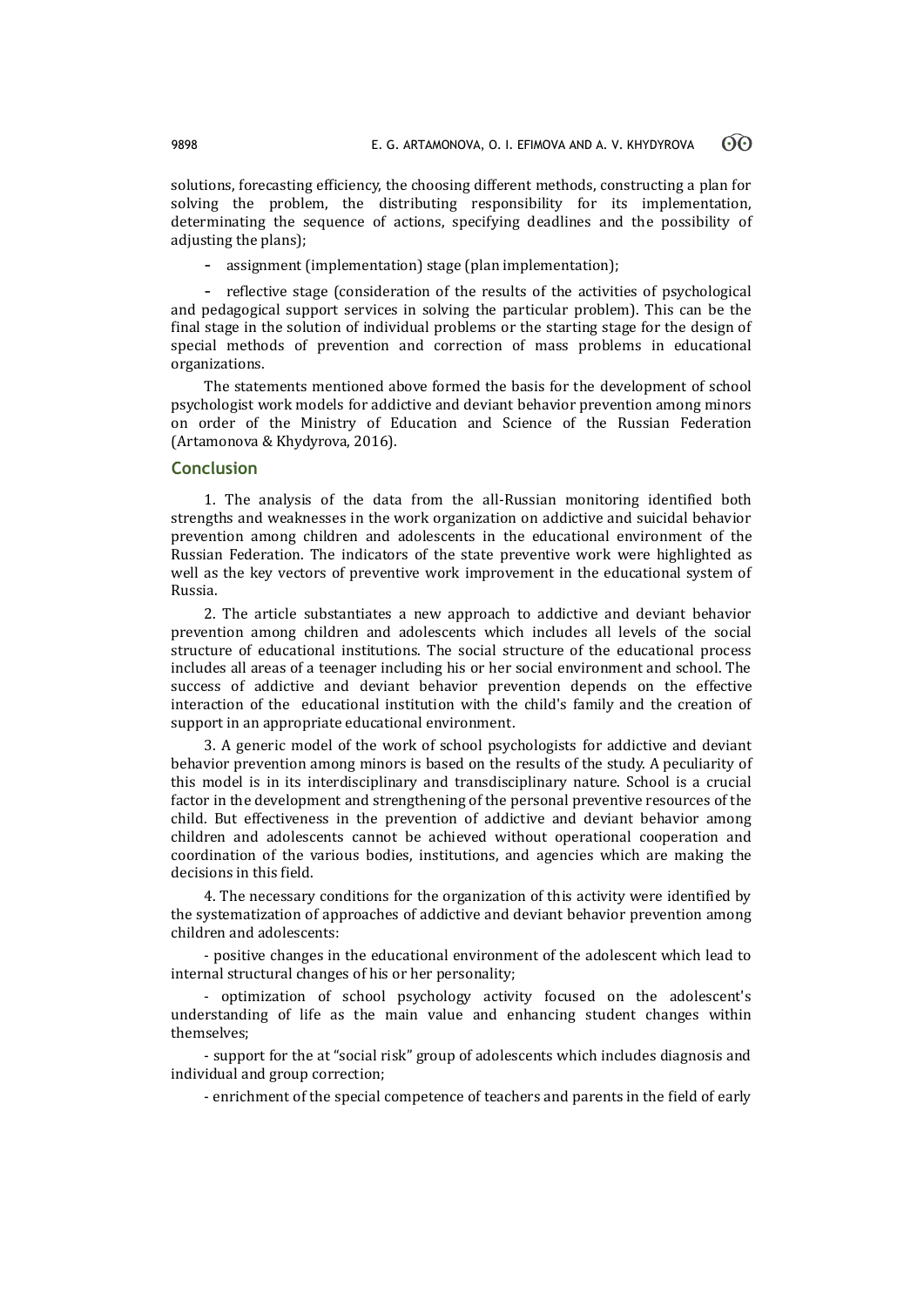#### 60 INTERNATIONAL JOURNAL OF ENVIRONMENTAL & SCIENCE EDUCATION 9899

prevention of addictive and deviant behavior;

- development of strategies for early prevention of addictive and deviant behavior at the federal and municipal levels.

5. The scientific value of the study consists of the creation of a database of the work in the regions of the Russian Federation on the prevention of addictive, deviant and suicidal behavior among children and adolescents. as well as the comparison of empirical indicators reflecting the dynamics of the state of work in this direction and the identification of mechanisms for improving the system of preventive work among students.

6. The practical utility of the study is in the identification of effective forms and work methods, as well as the generalization of the positive experience in psychological and pedagogical practice and emphasizing the new highlights in this direction. In addition, the main research findings are the model development of school psychologists in educational institutions for early detection and prevention of addictive and deviant behavior among minors. The results of the study can be used in in the work of government bodies exercising administration in education, as a tool in the diagnostic and preventive psychology work in schools, and in the system of general and additional professional education.

7. In the research process there are new questions requiring answers, and new hypotheses that need confirmation or rejection. In turn, that opens up prospects for further study on research issues, as well as the improvement of preventive activities of children and adolescents.

#### **Recommendations**

The following guidelines will contribute to the priority task of forming a safe environment in childhood:

1. The development and implementation of training programs and advanced training for specialists, including specialists in educational institutions for the detection and prevention of addictive and deviant behavior among minors (alcoholism, smoking, consumption of psychoactive substances, suicidal behavior, internet addiction, and aggressive behavior).

2. The development and implementation of training programs and advanced training for specialists of education, health, and culture and social protection for the organization of education for parents and psycho-pedagogical support of family education.

3. The development and implementation of preventative training for teachers, managers, and office staff with the purpose of professional development in working with children with deviant behaviors in order to assist them in development, studying, and social adaptation.

4. Carrying out an all-Russian competition for the best practices of early detection and prevention of addictive and deviant behavior.

5. National training webinars on the issue of early detection and prevention of addictive and deviant behavior among minors.

6. Training for teaching staff (social workers, psychologists) on internet content assessment, analysis of the information, and prevention of risk of involvement in illegal activity via the internet.

7. The organization of all-Russian, inter-regional scientific/practical conferences, seminars, and round tables with participation of representatives from all the members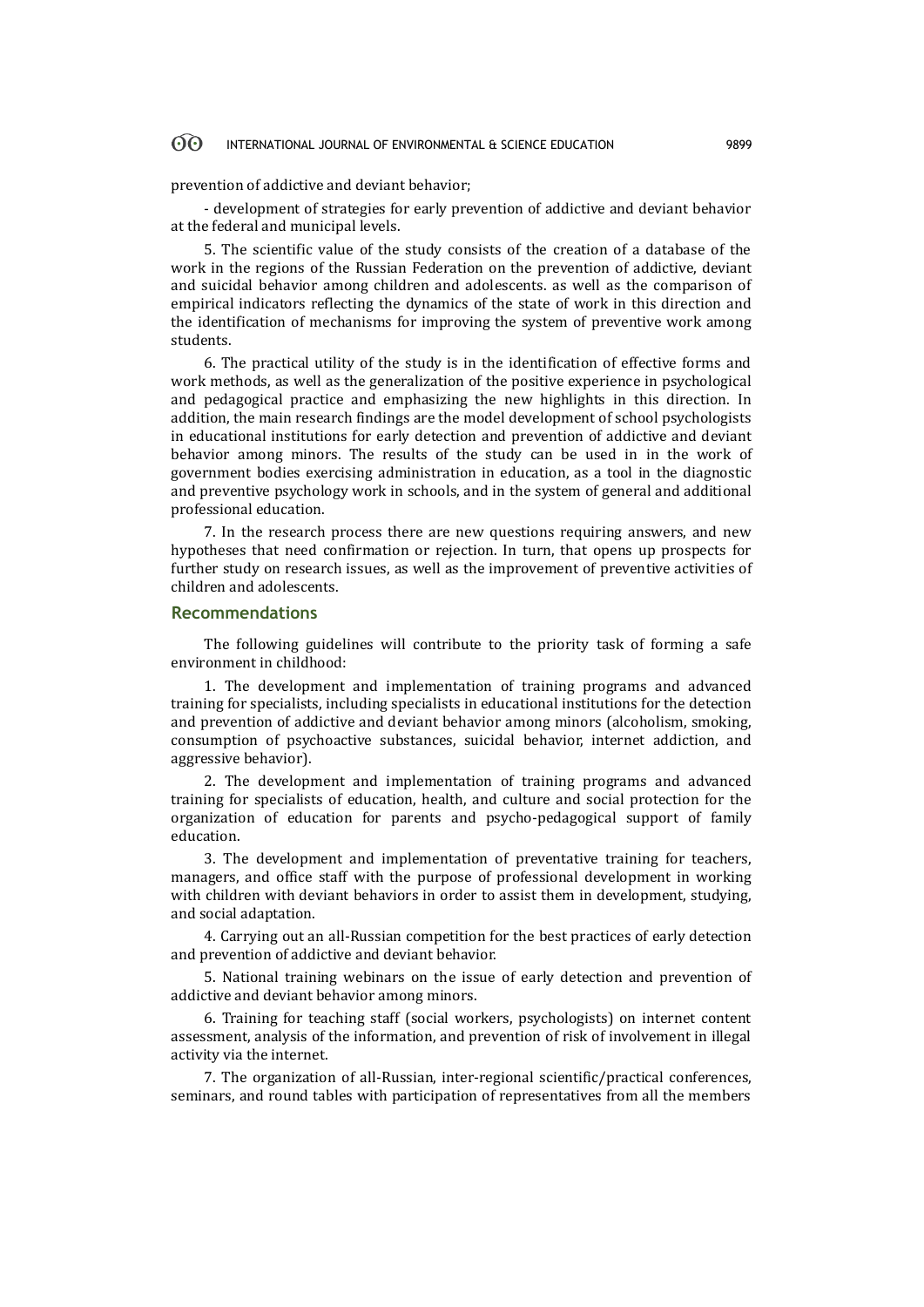of the system for prevention of deviant behavior among minors. This will enable analysis and synthesis of research results and practical experience for prevention of addictive and deviant behavior among minors.

## **Acknowledgments**

The study is developed in the framework of the State Task for Federal State Budgetary Research Institution "Centre for Protection of Rights of Children" for 2016 year.

#### **Disclosure statement**

No potential conflict of interest was reported by the authors.

#### **Notes on contributors**

**Elena G. Artamonova —** PhD in Psychology, Deputy Director of the Federal State Budgetary Research Institution "Centre for Protection of Rights of Children", Moscow, Russia.

**Olga I. Efimova —** PhD in Psychology, Associate Professor, Senior Research of the Federal State Budgetary Research Institution "Centre for Protection of Rights of Children", Moscow, Russia.

**Anjelika V. Khydyrova —** Research Associate of the Federal State Budgetary Research Institution "Centre for Protection of Rights of Children", Moscow, Russia.

#### **References**

- Artamonova, E.G. (2016). Regional experience of educational psychologists of educational institutions for the early detection and prevention of addictive behavior and deviant minors. Electronic Journal "*Obshestvo. Kultura. Nauka. Obrazovanie".* Direct access[: http://cipv.ru/static.php?mode=page\\_646](http://cipv.ru/static.php?mode=page_646)
- Artamonova, E.G. (2012). Social prevention of deviant behavior among adolescents: the role of the media. In E.G. Artamonova, E.A. Rudnev, N.Y. Sinyagina (Ed.). *Psycho-pedagogical and social problems of humanization childhood space: Collection of scientific-methodical materials.* Moscow, 226-229.
- Artamonova, E.G. (2013). Prevention and correction of preschool-school exclusion the question of physiological and psychosocial well-being of children and adolescents. In E.G. Artamonova, N.V. Zaitseva (Eds.). *Psycho-pedagogical bases of formation of the value of health, culture, healthy and safe lifestyle in the education system: Collection of scientific-methodical materials.* Moscow, 21-24.
- Artamonova, E.G. & Efimova, O. I. (2014). *Save from the abyss. Parental compulsory education: programs to prevent suicide risk.* Moscow: AST, 263 p.
- Belozerova, M.B. (2016). Experience in preventing HIV infection in non-profit organizations. In A.I. Akhmetzyanova (Eds.). *Psychology of deviant behavior: Interdisciplinary Research and Practice: Proc. of proceedings of the First International Scientific School*. Kazan, 31-34.
- Efimova O.I. & Oschepkov A.A. (2014). Features of social attitudes and value orientations of adolescents prone to suicidal behavior. *Obrazovanie lichnosti, 3,*112-118.
- Efimova, O.I. (2015a). Psychological help for "survivors of suicide": new perspectives prevention. In N.Y. Sinyagina, E.G. Artamonova (Eds.). *Education ID: standards and values. Collection of scientificmethodical materials of international scientific-practical conference "Theory and practice of multicultural education in the educational environment", "Actual problems of socialization of the person in modern conditions".* Moscow, 153-157.
- Efimova, O.I. (2015b). Scientific and applied aspects of the study of suicidal minors activity. In N.Y. Sinyagina, E.G. Artamonova (Eds.). *Science for Education: Collective monograph.* Moscow, 164-177.
- Efimova, O.I., Salakhova, V.B., Mikhaylova, I.V., Gnedova, S.B., Chertushkina, T.A. & Agadzhanova, E.R. (2015). Theoretical Review of Scientific Approaches to Understanding Crisis Psychology. *Mediterranean Journal of Social Sciences. 6,* 241-249.
- Egorov, A.Y. & Igumnov, S.A. (2005). *Conduct disorders in adolescents: clinical and psychological aspects.* Saint Petersburg: Peter, 245 p.
- Idobaeva, O.A. (2015). Valuable bases of psychological and pedagogical work with juvenile offenders. *Obrazovanie lichnosti, 3,* 27-35.
- Kalatskaya, N.N. & Drozdikova–Zaripova, A.R. (2016). Development of Project Abilities in Primary School Students. *Iejme — mathematics education, 11(4),* 525-537.